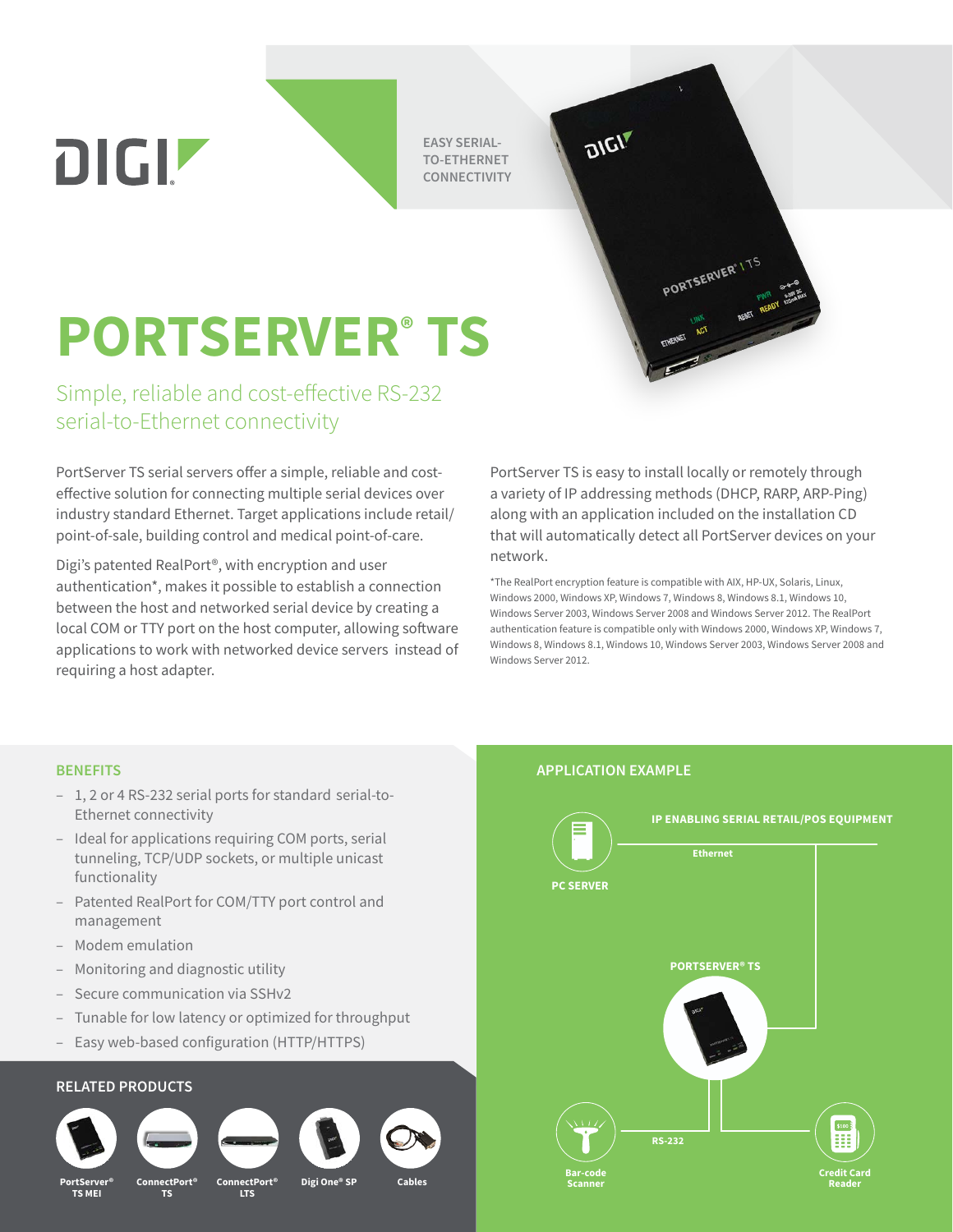| <b>SPECIFICATIONS</b>                 | PortServer <sup>®</sup> TS 1                                                                                                                                                                                                           | PortServer <sup>®</sup> TS 2                                                                            | PortServer <sup>®</sup> TS 4                                                                            |
|---------------------------------------|----------------------------------------------------------------------------------------------------------------------------------------------------------------------------------------------------------------------------------------|---------------------------------------------------------------------------------------------------------|---------------------------------------------------------------------------------------------------------|
| <b>FEATURES</b>                       |                                                                                                                                                                                                                                        |                                                                                                         |                                                                                                         |
| <b>MANAGEMENT</b>                     | HTTP/HTTPS, CLI, SNMP (read/write), Digi Port Authority-Remote management diagnostics and auto-discovery tool                                                                                                                          |                                                                                                         |                                                                                                         |
| <b>PROTOCOLS</b>                      | UDP/TCP, DHCP/RARP/ARP-Ping for IP Address assignment, PPP, Extended Telnet RFC 2217, Telnet,<br>Reverse Telnet, Modbus to Modbus/TCP protocol conversion support, RADIUS, Reverse SSH                                                 |                                                                                                         |                                                                                                         |
| <b>SECURITY</b>                       | SSHv2, SSL/TLS                                                                                                                                                                                                                         |                                                                                                         |                                                                                                         |
| <b>SOFTWARE</b>                       | Supports Digi's Realport® COM port redirector                                                                                                                                                                                          |                                                                                                         |                                                                                                         |
| <b>STATUS LEDS</b>                    | Link, Activity, Power, Status                                                                                                                                                                                                          |                                                                                                         |                                                                                                         |
| <b>OPERATING SYSTEMS</b>              | AIX, HP-UX, Solaris, Linux, Windows 2000, Windows XP, Windows 7, Windows 8, Windows 8.1, Windows 10, Windows Server 2003,<br>Windows Server 2008, Windows Server 2012. Note: TCP/UDP socket services are operating system independent. |                                                                                                         |                                                                                                         |
| DIMENSIONS (L X W X D)                | 5.25 in x 3.33 in x 0.95 in (13.34 cm x 8.46 cm x 2.42 cm)                                                                                                                                                                             |                                                                                                         |                                                                                                         |
| <b>WEIGHT</b>                         | 6.67 oz (189g)                                                                                                                                                                                                                         |                                                                                                         |                                                                                                         |
| <b>OTHER</b>                          | Full modem and hardware flow control, Modem emulation, Port buffering,<br>RJ-45/DB-9F console adapter included for optional serial configuration                                                                                       |                                                                                                         |                                                                                                         |
| <b>INTERFACES</b>                     |                                                                                                                                                                                                                                        |                                                                                                         |                                                                                                         |
| <b>SERIAL</b>                         |                                                                                                                                                                                                                                        |                                                                                                         |                                                                                                         |
| <b>PORTS</b>                          | 1 RS-232 RJ-45; Up to 230 Kbps through-<br>put; Signal support for TXD, RXD, RTS, CTS,<br>DTR, DSR, DCD                                                                                                                                | 2 RS-232 RJ-45; Up to 230 Kbps through-<br>put; Signal support for TXD, RXD, RTS, CTS,<br>DTR, DSR, DCD | 4 RS-232 RJ-45; Up to 230 Kbps through-<br>put; Signal support for TXD, RXD, RTS, CTS,<br>DTR, DSR, DCD |
| <b>ETHERNET</b>                       |                                                                                                                                                                                                                                        |                                                                                                         |                                                                                                         |
| <b>PORTS</b>                          | 1 RJ-45 10/100 Mbps 10/100Base-T (auto-sensing); Full or half duplex                                                                                                                                                                   |                                                                                                         |                                                                                                         |
| <b>POWER REQUIREMENTS</b>             |                                                                                                                                                                                                                                        |                                                                                                         |                                                                                                         |
| <b>POWER INPUT</b>                    | 9-30 VDC with locking barrel power connector                                                                                                                                                                                           |                                                                                                         |                                                                                                         |
| <b>POWER SUPPLY (INCLUDED)</b>        | 12 VDC/1.5A max out; 100-240 VAC 50-60 Hz in (wall mount)                                                                                                                                                                              |                                                                                                         |                                                                                                         |
| <b>POWER SUPPLY (OPTIONAL)</b>        | 12VDC extended temperature power supply sold separately                                                                                                                                                                                |                                                                                                         |                                                                                                         |
| <b>POWER CONSUMPTION</b>              | Typical: 4 W; Max: 6 W                                                                                                                                                                                                                 |                                                                                                         |                                                                                                         |
| <b>PRODUCT SURGE PROTECTION (ESD)</b> | 4 kV burst (EFT) per EN61000-4-4, 2 kV surge transient per EN61000-4-5                                                                                                                                                                 |                                                                                                         |                                                                                                         |
| <b>ENVIRONMENTAL</b>                  |                                                                                                                                                                                                                                        |                                                                                                         |                                                                                                         |
| <b>OPERATING TEMPERATURE</b>          | 0° C to +60° C (32° F to 140° F)                                                                                                                                                                                                       |                                                                                                         |                                                                                                         |
| <b>STORAGE TEMPERATURE</b>            | $-40^{\circ}$ C to +85 $^{\circ}$ C (-40 $^{\circ}$ F to +185 $^{\circ}$ F)                                                                                                                                                            |                                                                                                         |                                                                                                         |
| <b>RELATIVE HUMIDITY</b>              | 5% to 95% (non-condensing)                                                                                                                                                                                                             |                                                                                                         |                                                                                                         |
| <b>ETHERNET ISOLATION</b>             | 1500 VAC min per IEEE802.3/ANSI X3.263                                                                                                                                                                                                 |                                                                                                         |                                                                                                         |
| <b>SERIAL PORT PROTECTION (ESD)</b>   | 15kV Human Body Model                                                                                                                                                                                                                  |                                                                                                         |                                                                                                         |
| <b>APPROVALS</b>                      |                                                                                                                                                                                                                                        |                                                                                                         |                                                                                                         |
| <b>SAFETY</b>                         | UL/CUL 60950, IEC 60950 & CB                                                                                                                                                                                                           |                                                                                                         |                                                                                                         |
| <b>EMISSIONS/IMMUNITY</b>             | CE, FCC Part 15 (Class A), EN55024, EN55022 Class A, AS/NZS 3548, CISPR 22, VCCI V-3/99.05                                                                                                                                             |                                                                                                         |                                                                                                         |



### **PortServer TS Family - Front PORTSERVER TS FAMILY - FRONT PORTSERVER TS FAMILY - BACK PORTSERVER TS FAMILY - BACK**